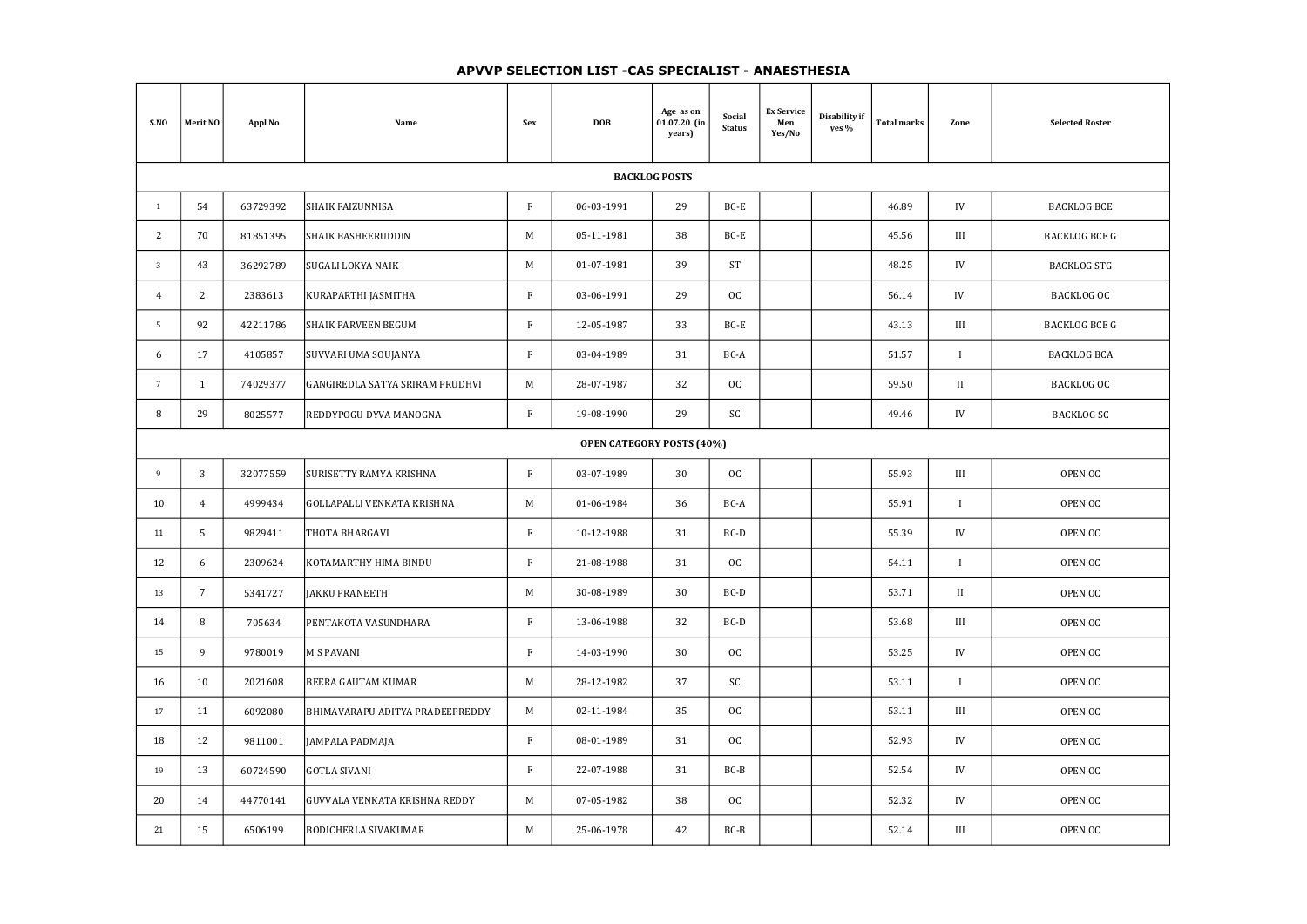| S.NO | <b>Merit NO</b> | Appl No  | Name                              | <b>Sex</b>  | <b>DOB</b> | Age as on<br>01.07.20 (in<br>years) | Social<br><b>Status</b> | <b>Ex Service</b><br>Men<br>Yes/No | Disability if<br>yes % | <b>Total marks</b> | Zone         | <b>Selected Roster</b> |
|------|-----------------|----------|-----------------------------------|-------------|------------|-------------------------------------|-------------------------|------------------------------------|------------------------|--------------------|--------------|------------------------|
| 22   | 16              | 1152282  | SIRIKI SHARADA DEVI               | F           | 10-12-1982 | 37                                  | BC-D                    |                                    |                        | 51.73              | $\mathbf{I}$ | OPEN OC                |
| 23   | 18              | 64040453 | CHENU RANAPRATHAPSIMHA            | M           | 12-02-1987 | 33                                  | BC-A                    |                                    |                        | 51.39              | IV           | OPEN OC                |
| 24   | 19              | 58581796 | KANABOYENA BHARATHI               | $\rm F$     | 10-05-1989 | 31                                  | BC-A                    |                                    |                        | 51.04              | IV           | OPEN OC                |
| 25   | 20              | 3822400  | T CHANDRASEKHAR                   | M           | 24-04-1980 | 40                                  | $BC-B$                  |                                    |                        | 50.96              | IV           | OPEN OC                |
| 26   | 21              | 6075309  | <b>BASINA CHARISHMA</b>           | $\rm F$     | 27-06-1989 | 31                                  | $BC-B$                  |                                    |                        | 50.93              | $\mathbf{I}$ | OPEN OC                |
| 27   | 22              | 2242038  | EDIGA ADI LAKSHMI                 | $\mathbf F$ | 10-06-1986 | 34                                  | BC-B                    |                                    |                        | 50.46              | IV           | OPEN OC                |
| 28   | 30              | 2660750  | SIVARATHRI ANKALAGOWRISANKARDEVAR | M           | 02-08-1988 | 31                                  | BC-A                    |                                    |                        | 49.36              | IV           | <b>OPEN BCA</b>        |
| 29   | 35              | 94721714 | BATHALAPALLI PENCHALAIAH          | M           | 16-08-1987 | 32                                  | BC-A                    |                                    |                        | 48.71              | III          | <b>OPEN BCA</b>        |
| 30   | 36              | 93385455 | SAMPATIRAO SUDHA MADHURI          | F           | 11-01-1987 | 33                                  | BC-A                    |                                    |                        | 48.61              | I            | <b>OPEN BCA</b>        |
| 31   | 65              | 30745083 | MUPPANA JAYARAM                   | M           | 27-12-1983 | 36                                  | BC-B                    |                                    |                        | 46.29              | $\mathbf{I}$ | <b>OPEN BCB</b>        |
| 32   | 77              | 3395213  | <b>BADUGU SRIKRISHNA</b>          | M           | 24-07-1984 | 35                                  | $BC-B$                  |                                    |                        | 44.57              | III          | <b>OPEN BCB</b>        |
| 33   | 82              | 37840414 | PULIPATI VISWESWARA RAO           | M           | 24-08-1976 | 43                                  | BC-B                    |                                    |                        | 44.19              | $\mathbf{I}$ | <b>OPEN BCB</b>        |
| 34   | 87              | 6806116  | <b>GUNTI BINDU MADHURI</b>        | $\mathbf F$ | 07-05-1989 | 31                                  | BC-B                    |                                    |                        | 43.56              | $\mathbf{I}$ | <b>OPEN BCB</b>        |
| 35   | 23              | 1107575  | <b>CH.SWARNA LATHA</b>            | F           | 08-10-1990 | 29                                  | BC-D                    |                                    |                        | 50.43              | IV           | OPEN BCD               |
| 36   | 25              | 4693611  | PALLE NAVEEN KUMAR                | M           | 01-09-1987 | 32                                  | BC-D                    |                                    |                        | 50.32              | IV           | OPEN BCD               |
| 37   | 101             | 7506239  | <b>SHAIK ARIFULLA</b>             | M           | 17-08-1980 | 39                                  | BC-E                    |                                    |                        | 42.49              | IV           | OPEN BCE               |
| 38   | 24              | 188170   | PARASA SUJAY KUMAR                | M           | 13-12-1983 | 36                                  | SC                      |                                    |                        | 50.32              | III          | <b>OPEN SC</b>         |
| 39   | 27              | 4489901  | CHEEKATI VIJAY PRAKASH            | M           | 24-02-1982 | 38                                  | SC                      |                                    |                        | 49.88              | III          | OPEN SC                |
| 40   | 31              | 7060260  | DODLU ARUNA PRIYA                 | F           | 03-07-1984 | 35                                  | SC                      |                                    |                        | 49.07              | III          | OPEN SC                |
| 41   | 32              | 65591322 | PALAKOMMA VIJETHA                 | $\rm F$     | 28-04-1985 | 35                                  | SC                      |                                    |                        | 49.07              | IV           | OPEN SC                |
| 42   | 52              | 4398279  | YALAMANCHILI MADHURI              | $\mathbf F$ | 01-01-1982 | 38                                  | SC                      |                                    |                        | 47.25              | $\mathbf{I}$ | OPEN SC                |
| 43   | 46              | 89968747 | KODEKONDA SUDHEER                 | M           | 13-03-1990 | 30                                  | <b>ST</b>               |                                    |                        | 48.14              | IV           | OPEN ST                |
| 44   | 57              | 2448536  | MYLABATHULA NEELA JYOTHI          | F           | 10-05-1987 | 33                                  | <b>ST</b>               |                                    |                        | 46.73              | $\rm II$     | OPEN ST                |

| <b>Selected Roster</b> |
|------------------------|
| OPEN OC                |
| OPEN OC                |
| OPEN OC                |
| OPEN OC                |
| OPEN OC                |
| OPEN OC                |
| <b>OPEN BCA</b>        |
| <b>OPEN BCA</b>        |
| <b>OPEN BCA</b>        |
| <b>OPEN BCB</b>        |
| <b>OPEN BCB</b>        |
| <b>OPEN BCB</b>        |
| <b>OPEN BCB</b>        |
| <b>OPEN BCD</b>        |
| <b>OPEN BCD</b>        |
| <b>OPEN BCE</b>        |
| <b>OPEN SC</b>         |
| <b>OPEN SC</b>         |
| <b>OPEN SC</b>         |
| <b>OPEN SC</b>         |
| <b>OPEN SC</b>         |
| <b>OPEN ST</b>         |
| OPEN ST                |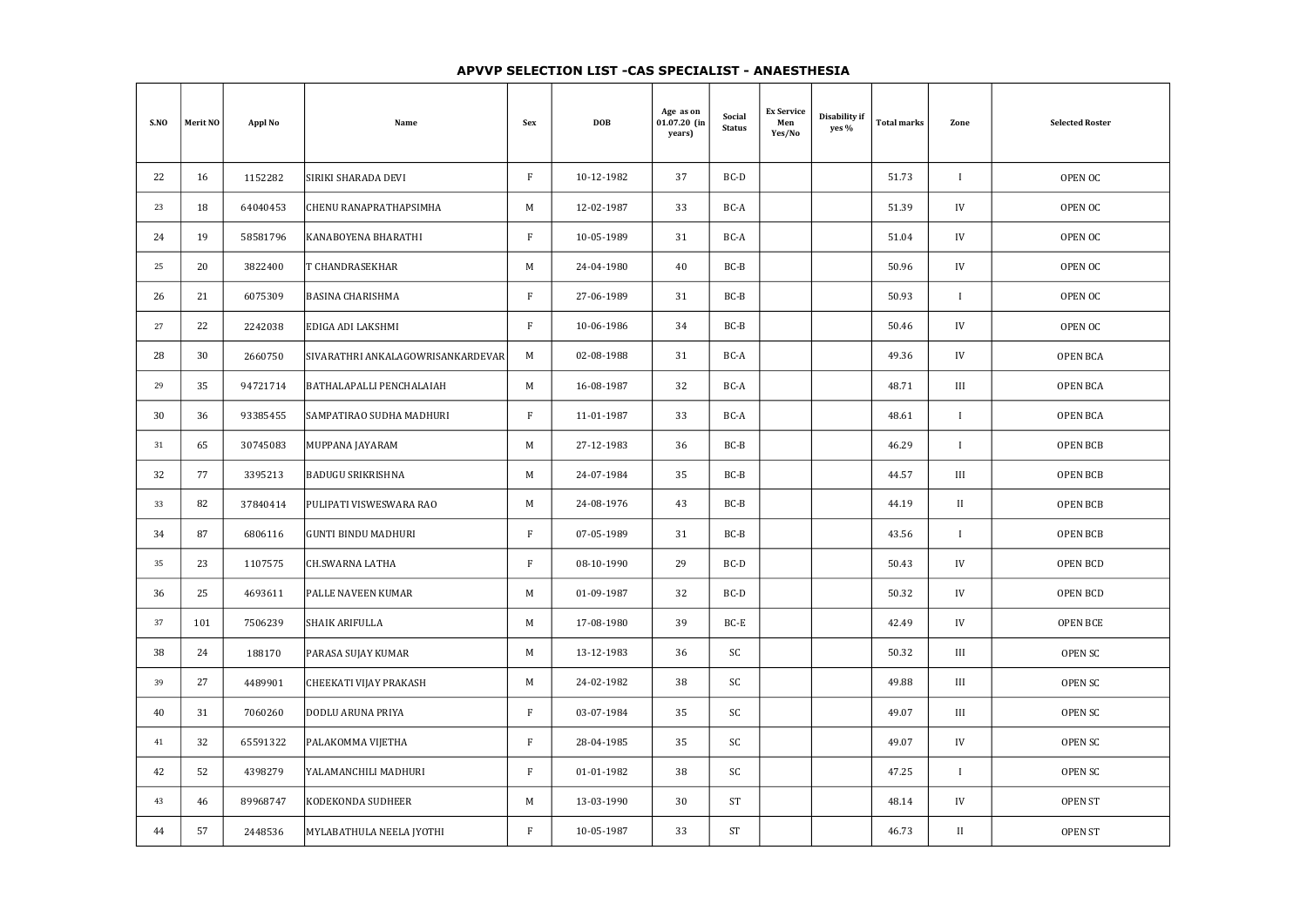| S.NO | <b>Merit NO</b> | Appl No  | Name                             | Sex          | DOB                               | Age as on<br>01.07.20 (in<br>years) | Social<br><b>Status</b> | <b>Ex Service</b><br>Men<br>Yes/No | Disability if<br>yes % | <b>Total marks</b> | Zone         | <b>Selected Roster</b> |
|------|-----------------|----------|----------------------------------|--------------|-----------------------------------|-------------------------------------|-------------------------|------------------------------------|------------------------|--------------------|--------------|------------------------|
| 45   | 60              | 85251202 | PALAPARTHY RAJANI                | $\mathbf{F}$ | 12-08-1984                        | 35                                  | <b>ST</b>               |                                    |                        | 46.54              | $\mathbf{I}$ | <b>OPEN ST</b>         |
| 46   | 109             | 93298149 | <b>GOLLA LAVANYA</b>             | $\mathbf{F}$ | 18-04-1987                        | 33                                  | SC                      |                                    | Yes-74%                | 42.01              | $\rm III$    | OPEN PH (OH)           |
| 47   |                 |          |                                  |              | Candidate not available           |                                     |                         |                                    |                        |                    |              | OPEN PH (HH)           |
|      |                 |          |                                  |              | <b>LOCAL CATEGORY POSTS (60%)</b> |                                     |                         |                                    |                        |                    |              |                        |
| 48   | 26              | 1295899  | ANNAPUREDDY HIMA BINDU           | $\mathbf{F}$ | 11-08-1987                        | 32                                  | OC                      |                                    |                        | 50.21              | III          | LOCAL OC               |
| 49   | 28              | 66164920 | KOMMULA GOPALA KRISHNA           | M            | 05-06-1987                        | 33                                  | OC                      |                                    |                        | 49.61              | $\mathbf{I}$ | LOCAL OC               |
| 50   | 33              | 692060   | KORLEPARA NAGA BHARGAVI KVSL     | $\mathbf{F}$ | 12-01-1990                        | 30                                  | OC                      |                                    |                        | 48.93              | III          | LOCAL OC               |
| 51   | 34              | 9142528  | RAMAYANAM NAGADIVYA              | $\mathbf{F}$ | 20-06-1985                        | 35                                  | OC                      |                                    |                        | 48.86              | IV           | LOCAL OC               |
| 52   | 37              | 52138528 | DASARI PRADEEP                   | M            | 28-07-1985                        | 34                                  | OC                      |                                    |                        | 48.48              | $\mathbf{I}$ | LOCAL OC               |
| 53   | 38              | 134243   | <b>KARLAPALEM S YASASWI</b>      | M            | 22-08-1989                        | 30                                  | OC                      |                                    |                        | 48.47              | III          | LOCAL OC               |
| 54   | 39              | 82253834 | KUNCHUMARTHI LAKSHMI VASUDHA     | $\mathbf{F}$ | 22-11-1990                        | 29                                  | OC                      |                                    |                        | 48.46              | $\mathbf{I}$ | LOCAL OC               |
| 55   | 40              | 79229904 | YARRAMSETTI VRAO                 | M            | 04-07-1990                        | 29                                  | OC                      |                                    |                        | 48.43              | $\mathbf{I}$ | LOCAL OC               |
| 56   | 41              | 199521   | KAIPU HARI PRASAD                | M            | 31-07-1981                        | 38                                  | OC                      |                                    |                        | 48.39              | III          | LOCAL OC               |
| 57   | 42              | 74704666 | TATIKONDA CHANDRA MOULI          | M            | 27-07-1987                        | 32                                  | OC                      |                                    |                        | 48.29              | $\mathbf{I}$ | LOCAL OC               |
| 58   | 44              | 92692355 | <b>GAYATHRI MAJJI</b>            | $\mathbf{F}$ | 07-07-1989                        | 30                                  | BC-A                    |                                    |                        | 48.21              |              | LOCAL OC               |
| 59   | 45              | 6976009  | <b>VEGIRAJU SRI B V VIRINCHI</b> | M            | 30-06-1985                        | 35                                  | OC                      |                                    |                        | 48.18              | $\rm II$     | LOCAL OC               |
| 60   | 47              | 4182575  | MAILAVARAM PRIYANKA              | $\mathbf{F}$ | 29-04-1990                        | 30                                  | OC                      |                                    |                        | 48.09              | IV           | LOCAL OC               |
| 61   | 48              | 5097075  | THAMMIREDDYGARI G POORNA GANESH  | M            | 06-09-1990                        | 29                                  | BC-D                    |                                    |                        | 48.04              | IV           | LOCAL OC               |
| 62   | 49              | 76406620 | RAPETI KALYANI MANASA            | $\mathbf{F}$ | 04-09-1988                        | 31                                  | BC-D                    |                                    |                        | 47.89              | $\mathbf{I}$ | LOCAL OC               |
| 63   | 50              | 7834651  | ILAPANDA SWAMI DEVI PRASAD       | M            | 07-06-1987                        | 33                                  | BC-A                    |                                    |                        | 47.75              | $\mathbf{I}$ | LOCAL OC               |
| 64   | 51              | 8059329  | MOTURU VIJAYA SANTHI             | $\mathbf{F}$ | 24-10-1984                        | 35                                  | OC                      |                                    |                        | 47.69              | $\mathbf{I}$ | LOCAL OC               |
| 65   | 53              | 773456   | CHINTA JAGAN MOHAN               | $M_{\odot}$  | 13-07-1984                        | 35                                  | SC                      |                                    |                        | 47.18              | $\mathbf{I}$ | LOCAL OC               |
| 66   | 55              | 67355783 | MACHANURU SUBBAREDDY             | M            | 12-09-1986                        | 33                                  | OC                      |                                    |                        | 46.86              | IV           | LOCAL OC               |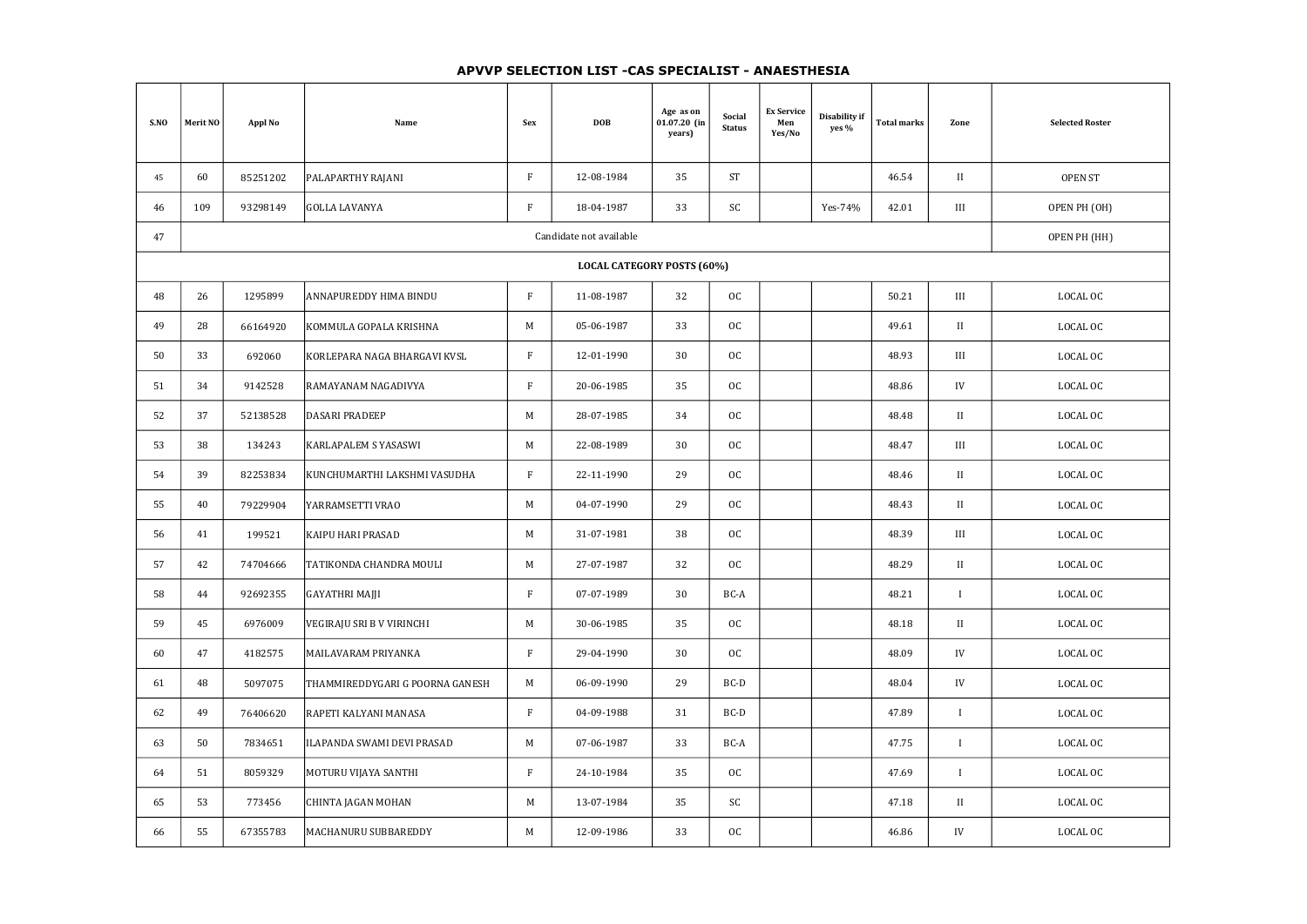| S.NO | <b>Merit NO</b> | Appl No  | Name                                     | <b>Sex</b> | <b>DOB</b> | Age as on<br>01.07.20 (in<br>years) | Social<br><b>Status</b> | <b>Ex Service</b><br>Men<br>Yes/No | Disability if<br>yes % | <b>Total marks</b> | Zone         | <b>Selected Roster</b> |
|------|-----------------|----------|------------------------------------------|------------|------------|-------------------------------------|-------------------------|------------------------------------|------------------------|--------------------|--------------|------------------------|
| 67   | 56              | 2566089  | P SONY                                   | F          | 30-06-1985 | 35                                  | BC-C                    |                                    |                        | 46.79              | IV           | LOCAL OC               |
| 68   | 58              | 1351512  | TARIMELA SALVADI GITA SRAVANI<br>LAKSHMI | F          | 10-08-1987 | 32                                  | SC                      |                                    |                        | 46.64              | IV           | LOCAL OC               |
| 69   | 59              | 2445664  | CHENNURU KUMAR RAJA                      | M          | 06-07-1986 | 33                                  | OC                      |                                    |                        | 46.57              | IV           | LOCAL OC               |
| 70   | 61              | 858181   | SARASWATHI CHIRANJEEVI                   | M          | 05-07-1985 | 34                                  | BC-D                    |                                    |                        | 46.54              | III          | LOCAL OC               |
| 71   | 62              | 1517648  | PONUGOTI PRATHYUSHA                      | $\rm F$    | 12-10-1985 | 34                                  | OC                      |                                    |                        | 46.52              | III          | LOCAL OC               |
| 72   | 63              | 41659960 | VELUPURI J.CH.PRAKASH                    | M          | 04-08-1983 | 36                                  | SC                      |                                    |                        | 46.48              | $\mathbf{I}$ | LOCAL OC               |
| 73   | 64              | 835120   | NENAVATH NENAVATH SURENDRA NAIK          | M          | 15-08-1989 | 30                                  | <b>ST</b>               |                                    |                        | 46.46              | IV           | LOCAL OC               |
| 74   | 69              | 2089579  | VANAMALA DHARANINATH                     | M          | 14-01-1989 | 31                                  | BC-A                    |                                    |                        | 45.57              | IV           | <b>LOCAL BCA</b>       |
| 75   | 74              | 7461198  | MUCHIPALLI LAVANYA                       | F          | 23-10-1989 | 30                                  | BC-A                    |                                    |                        | 44.71              | $\rm II$     | <b>LOCAL BCA</b>       |
| 76   | 98              | 84469537 | <b>INTURI SRIKANTH</b>                   | M          | 11-07-1984 | 35                                  | BC-A                    |                                    |                        | 42.75              | III          | <b>LOCAL BCA</b>       |
| 77   | 83              | 5473626  | ANDE LAVAKUMAR                           | M          | 20-07-1986 | 33                                  | $BC-B$                  |                                    |                        | 44.14              | III          | <b>LOCAL BCB</b>       |
| 78   | 119             | 98275424 | <b>VUTLA DINESH KUMAR</b>                | M          | 29-06-1988 | 32                                  | $BC-B$                  |                                    |                        | 40.86              | III          | <b>LOCAL BCB</b>       |
| 79   | 122             | 54551680 | MUDDE ANILKUMAR                          | M          | 06-08-1983 | 36                                  | $BC-B$                  |                                    |                        | 40.40              | $\rm II$     | <b>LOCAL BCB</b>       |
| 80   | 67              | 5240655  | DWARAPUREDDI CHANDRA SEKHAR              | M          | 30-06-1990 | 30                                  | BC-D                    |                                    |                        | 46.03              | I            | <b>LOCAL BCD</b>       |
| 81   | 73              | 878139   | KARROTU VENKATA CHANDANA                 | F          | 10-05-1983 | 37                                  | BC-D                    |                                    |                        | 44.91              | $\mathbf{I}$ | <b>LOCAL BCD</b>       |
| 82   | 80              | 1955299  | ADIGARLA JOHN NAGENDRA PRASAD            | M          | 16-07-1988 | 31                                  | BC-D                    |                                    |                        | 44.34              | $\mathbf{I}$ | <b>LOCAL BCD</b>       |
| 83   | 84              | 7609856  | POTNURU LAVANYA                          | F          | 25-07-1991 | 28                                  | BC-D                    |                                    |                        | 44.03              | I            | LOCAL BCD              |
| 84   | 91              | 1050648  | RONGALA B VARAHA RAMAM                   | M          | 12-07-1985 | 34                                  | BC-D                    |                                    |                        | 43.18              | $\mathbf{I}$ | <b>LOCAL BCD</b>       |
| 85   | 124             | 9587426  | SOUDAGAR DARIA HUSSAIN                   | M          | 18-06-1977 | 43                                  | BC-E                    |                                    |                        | 40.11              | III          | LOCAL BCE              |
| 86   | 66              | 83598695 | <b>BOMMU KISHORE BABU</b>                | M          | 06-09-1983 | 36                                  | SC                      |                                    |                        | 46.26              | $\rm II$     | LOCAL SC               |
| 87   | 68              | 8764304  | KUNCHE DEEPIKA                           | F          | 21-03-1987 | 33                                  | SC                      |                                    |                        | 45.78              | I            | LOCAL SC               |
| 88   | 71              | 97429661 | PODILE SHILPA                            | F          | 10-06-1986 | 34                                  | SC                      |                                    |                        | 45.22              | IV           | LOCAL SC               |
| 89   | 76              | 6494950  | MALLEPOGU TEJESH KUMAR                   | M          | 18-08-1991 | 28                                  | SC                      |                                    |                        | 44.61              | IV           | LOCAL SC               |

| <b>Selected Roster</b> |
|------------------------|
| LOCAL OC               |
| LOCAL OC               |
| LOCAL OC               |
| LOCAL OC               |
| LOCAL OC               |
| LOCAL OC               |
| LOCAL OC               |
| <b>LOCAL BCA</b>       |
| <b>LOCAL BCA</b>       |
| <b>LOCAL BCA</b>       |
| <b>LOCAL BCB</b>       |
| <b>LOCAL BCB</b>       |
| <b>LOCAL BCB</b>       |
| <b>LOCAL BCD</b>       |
| <b>LOCAL BCD</b>       |
| <b>LOCAL BCD</b>       |
| <b>LOCAL BCD</b>       |
| <b>LOCAL BCD</b>       |
| <b>LOCAL BCE</b>       |
| <b>LOCAL SC</b>        |
| LOCAL SC               |
| <b>LOCAL SC</b>        |
| LOCAL SC               |